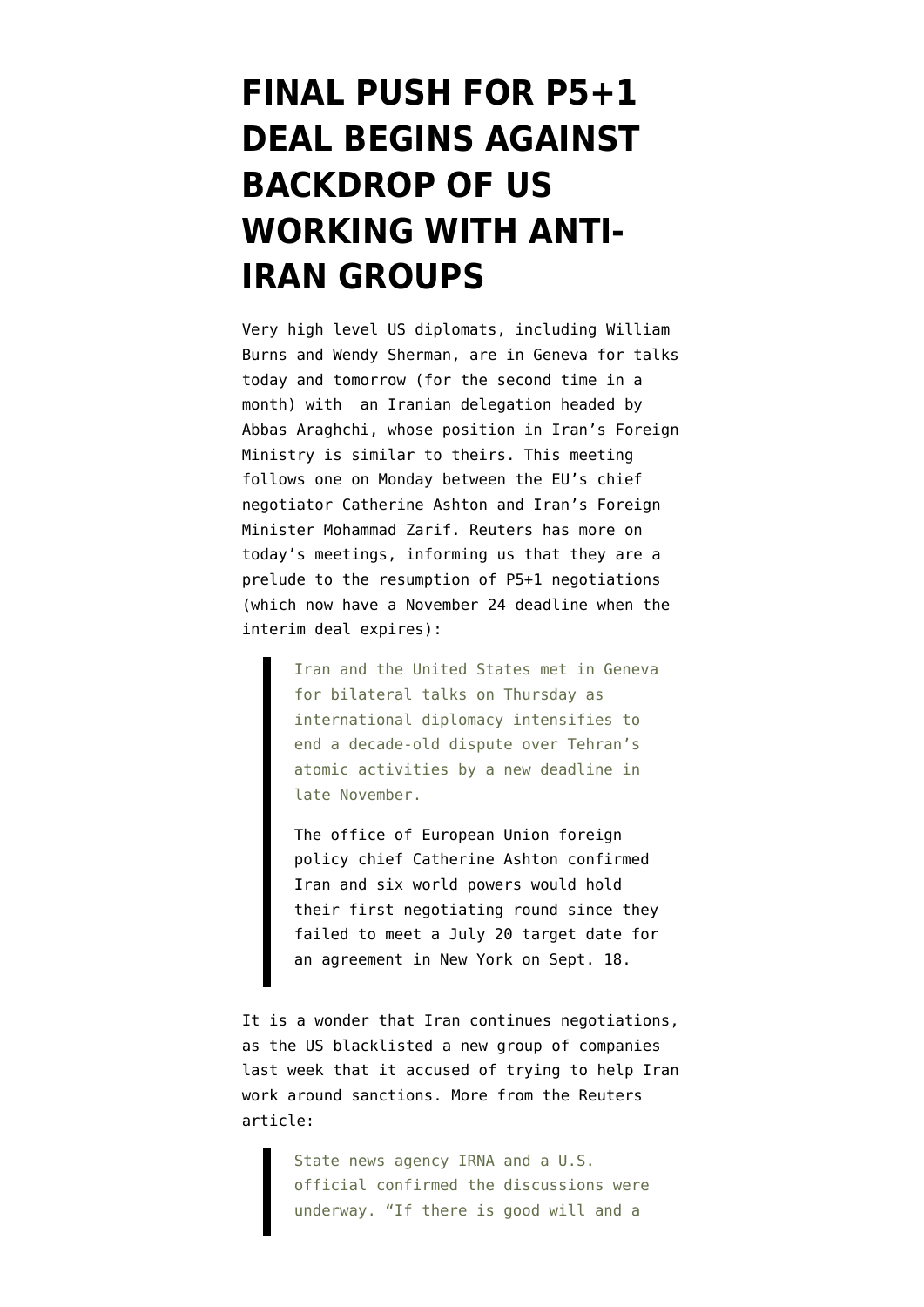constructive approach, we can reach a desired result before Nov. 24," IRNA quoted Iran's deputy foreign minister Majid Takht-Ravanchi as saying late on Wednesday. The United States last week penalized a number of Iranian and other foreign companies, banks and airlines for violating sanctions against Tehran, saying it was sending a signal that there should be no evasion of sanctions while talks continue. Rouhani said on Saturday the sanctions were against the spirit of negotiations, but added he was not pessimistic about the viability of the talks.

There is a very interesting backstory on parts of the blacklisting process. A seemingly "independent" group, United Against Nuclear Iran, has been very active in the process of "naming and shaming" individuals, companies and organizations that it accuses of violating the spirit of the sanctions against Iran. Despite the fact that they are supposed to be independent, the [US has stepped into a lawsuit](http://www.nytimes.com/2014/07/28/us/politics/us-justice-dept-moves-to-shield-anti-iran-groups-files-united-against-nuclear-iran.html) [brought against UANI](http://www.nytimes.com/2014/07/28/us/politics/us-justice-dept-moves-to-shield-anti-iran-groups-files-united-against-nuclear-iran.html) by a businessman claiming he was defamed (I owe Marcy a big thank you for alerting me to this part of the story). The government is specifically intervening to keep the funding of UANI secret:

> The Obama administration has gone to court to protect the files of an influential anti-Iran advocacy group, saying they likely contain information the government does not want disclosed.

The highly unusual move by the Justice Department raises questions about the connections between the American government and the group, [United Against](http://www.unitedagainstnucleariran.com/) [Nuclear Iran](http://www.unitedagainstnucleariran.com/), a hard-line voice seeking to prevent Iran from obtaining [nuclear](http://topics.nytimes.com/top/news/science/topics/atomic_weapons/index.html?inline=nyt-classifier) [weapons.](http://topics.nytimes.com/top/news/science/topics/atomic_weapons/index.html?inline=nyt-classifier) The group has a roster of prominent former government officials and a reputation for uncovering information about companies that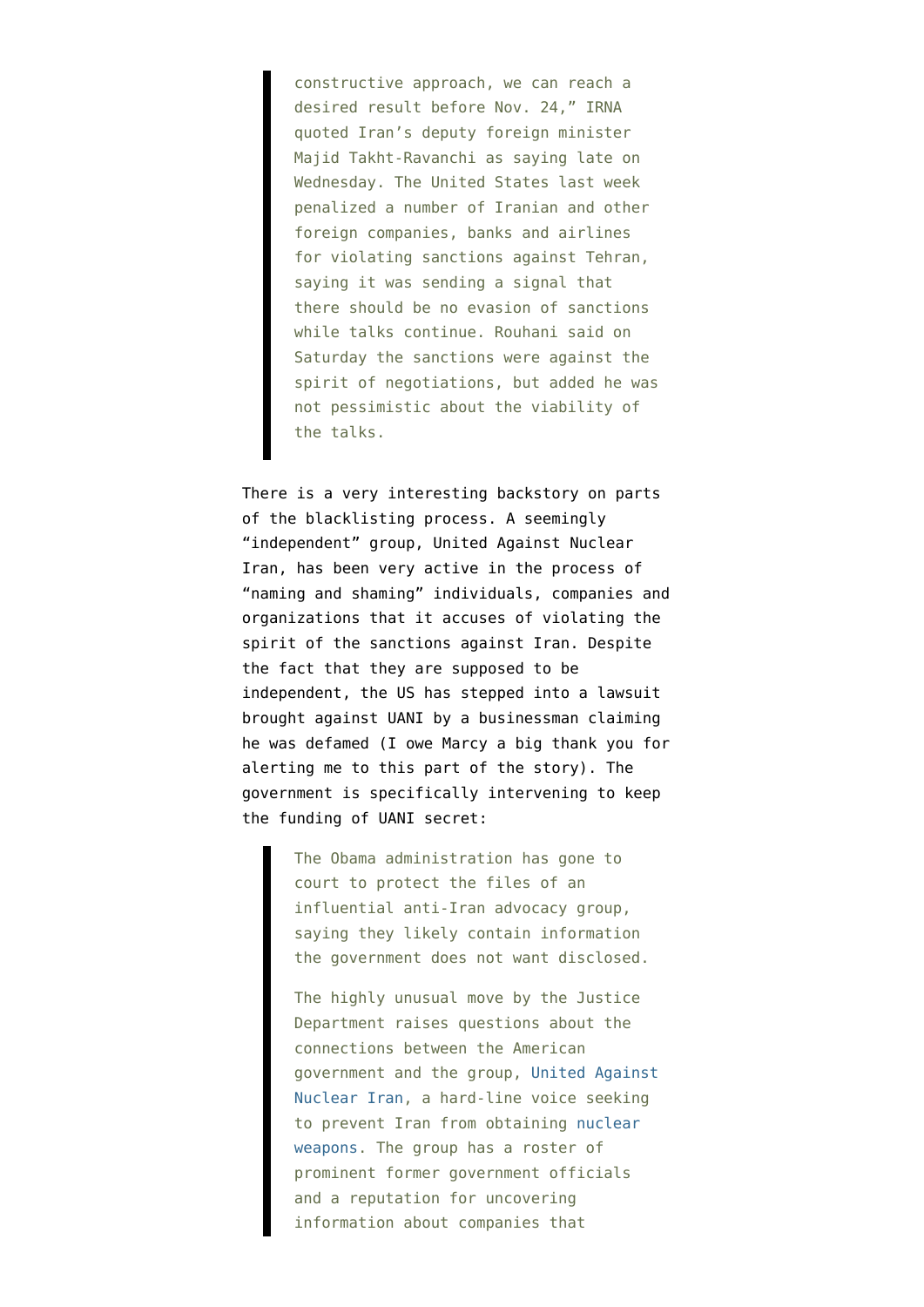sometimes do business with Iran, in violation of international sanctions.

The Justice Department has temporarily blocked the group from having to reveal its donor list and other internal documents in a defamation lawsuit filed by a Greek shipping magnate the group accused of doing business with Iran. Government lawyers said they had a "good faith basis to believe that certain information" would jeopardize law enforcement investigations, reveal investigative techniques or identify confidential sources if released.

Wow. So this "independent" group seems to be getting intelligence directly from the government, if we are to believe what the US said in its filing. So just who are the "former government officials" in UANI? A look at their "[Leadership](http://www.unitedagainstnucleariran.com/about/leadership)" page is nauseating. The first entry in the section for "Advisory Board" is none other than war hawk Joe Lieberman. Next to him is Fran Townsend and directly below him is a former director of the Mossad. The Advisory Board photos go on and on, a virtual "Who's Who" of pro-war, pro-Israel media darlings. There also is a former Deputy Director of the IAEA even though it is supposed to be apolitical. Intellectual luminaries Mike Gerson and Mark Salter appear much lower on the list, perhaps out of a semblance of embarrassment. So, regarding those "investigative techniques" and "confidential sources" that the government doesn't want to reveal in how UANI gets its information, consider [this tidbit we got](http://www.thedailybeast.com/articles/2014/07/12/one-big-reason-the-cia-spied-on-germany-worries-about-russian-moles-in-berlin.html) [recently from David Albright](http://www.thedailybeast.com/articles/2014/07/12/one-big-reason-the-cia-spied-on-germany-worries-about-russian-moles-in-berlin.html), another player in the Iran-smearing business, this time branching out to comment on the recent tensions over US spying on Germany (also brought to my attention by Marcy):

> At the end of the day, many observers still think Germany and the United States will be able to salvage at least elements of their intelligence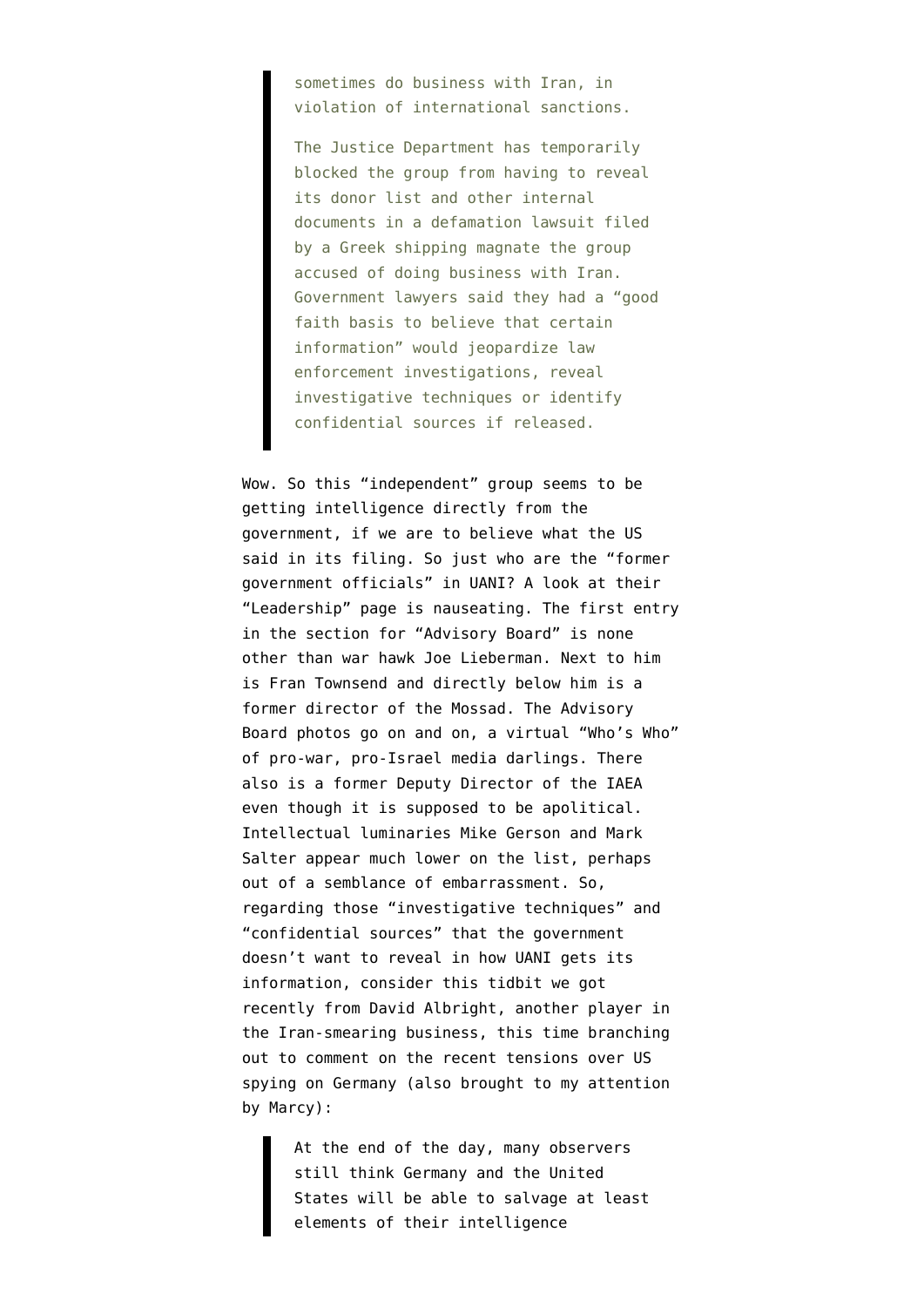relationship. After all, the BND and the CIA share information on Iran's nuclear program, cooperate on counter-terrorism investigations, and even share the take of foreign agents—although not always with great results. The BND first provided the CIA in 2001 with information from the infamous Iraqi defector the CIA code-named "[Curve](http://www.latimes.com/world/middleeast/la-na-curveball20nov20-story.html#page=1) [Ball](http://www.latimes.com/world/middleeast/la-na-curveball20nov20-story.html#page=1)," who falsely claimed Saddam possessed mobile biological weapons labs.

German companies in the 1980s and 1990s were fleeced of sensitive nuclear technology and equipment by rogue proliferators like A.Q. Khan, the father of Pakistan's A-Bomb. The Americans and the Israelis have worked to sabotage German gear that Iran has tried to purchase on the [black market](http://www.newrepublic.com/article/world/75952/operation-sabotage).

The BND, however, has more restrictions on engaging in these kinds of dirty tricks. "They operate under more constraints than the US intelligence agencies in terms of what they can do," said David Albright, the president of the Institute for Science and International Security, a think tank that focuses on Iranian proliferation. He has worked with the German government on Iran's nuclear issues. "This [latest] scandal could cause the political establishment to establish rules of cooperation that could lead to even less cooperation on Iran."

Albright said that despite these restrictions, the Germans have been anxious to cooperate more with the CIA. "On Iran and North Korea, their position is that they wanted to work more together. They have been disappointed the United States has not been willing to cooperate more."

"But," he added, "what can happen is